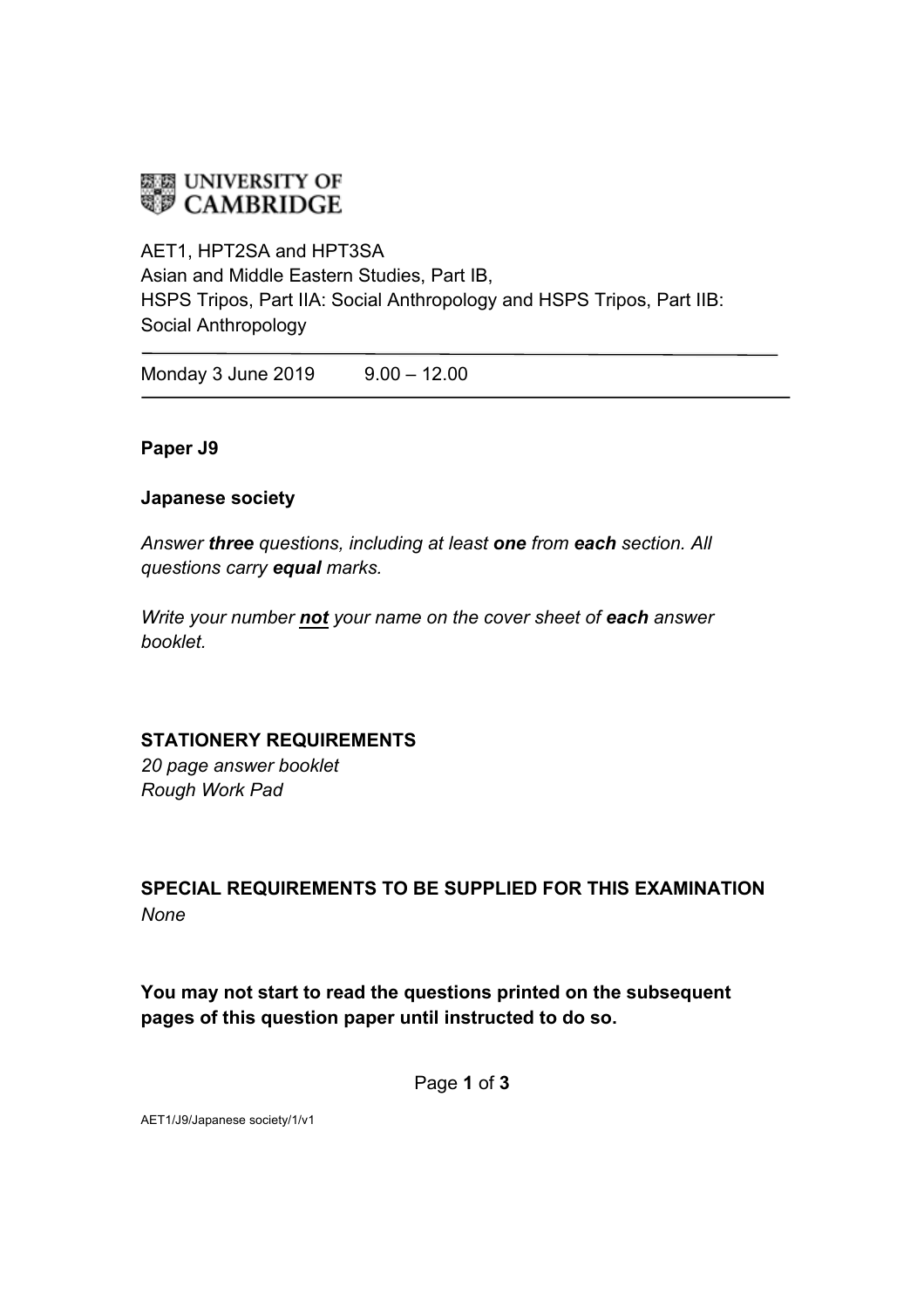## **Section A**

- 1. Eric Wolf (1990) has argued that 'the arrangements of society become all the more visible when challenged by crisis.' Do you agree with this statement? Argue by using at least three examples from Japan.
- 2. How do people interact in private and public spaces? Discuss at least three examples of how Japanese society can be understood from the spatial perspective.

## **Section B**

- 3. Why do people marry, or choose not to marry? Answer this question with reference to Japan, paying attention to both the view of individuals and the implications for society.
- 4. Anthropologist Marcel Mauss famously argued that gifts give power to the giver. What different functions may gifts assume in Japanese society? How do they express power relations? Discuss three examples.
- 5. Work and the workplace shape gender and gender relations in Japanese society – for straight women and men and LGBTQ people. Discuss at least one example for each of these groups of how work influences their gender performance and gendered life-course. How does Japanese culture work empower or disempower these groups?
- 6. In recent years, researchers have observed a trend of Japanese men 'defecting' from traditional life-courses. Discuss what these 'traditional life-courses' are, and provide at least two examples of trajectories that 'defecting' men in Japanese society may choose to escape from them. Analyse why these new life-courses are often seen as problematic.
- 7. On 29 June 2018, the Japanese government passed a labour bill regulating work time and (equal) pay. Explain in detail what social issues the bill tries to address and critically analyse its likely effects and potential shortcomings.

Page **2** of **3**

AET1/J9/Japanese society/2/v1